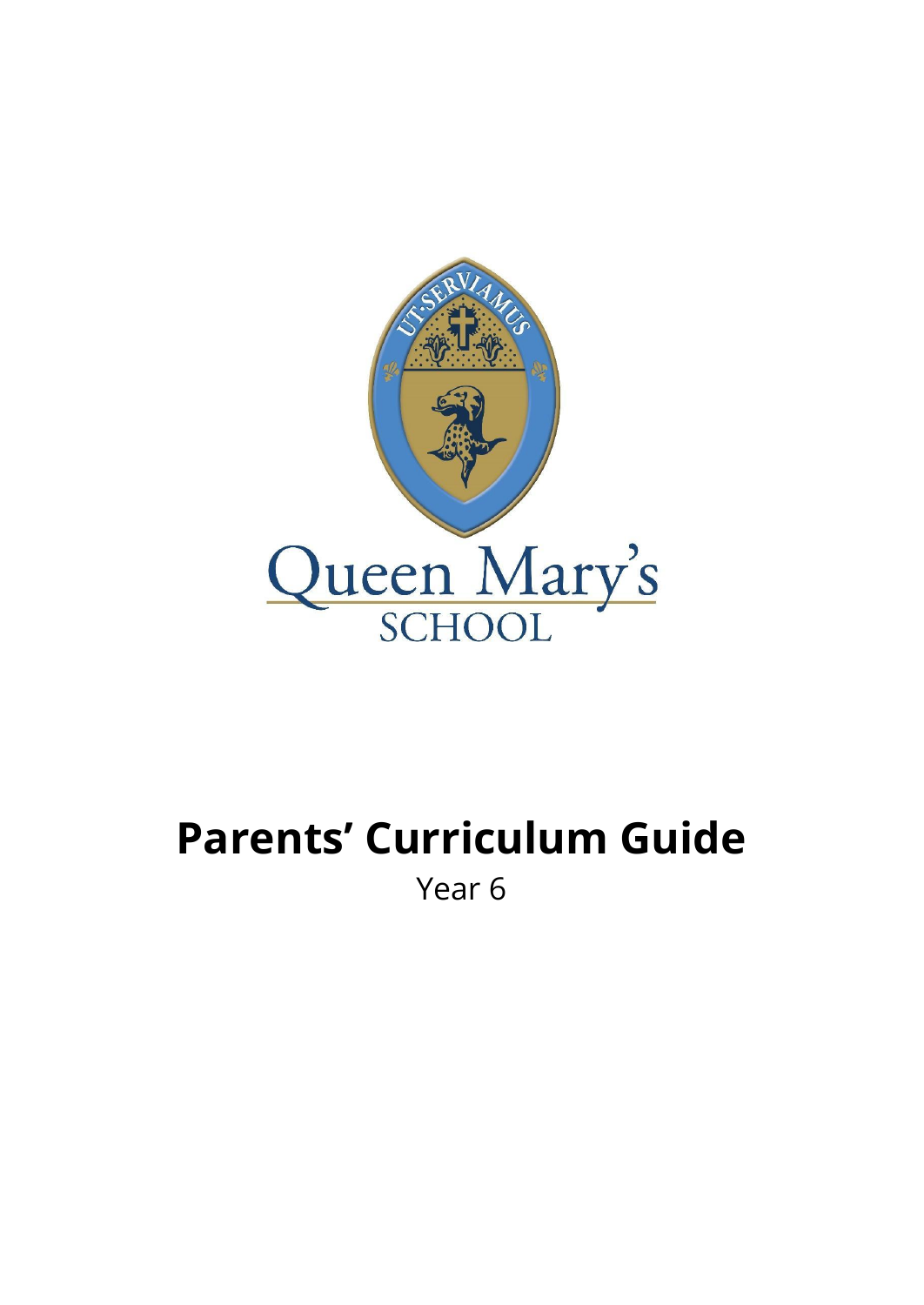## **Year 6 Curriculum**

This booklet is intended to inform you of the topics that will be covered this academic year. We hope that you will find this information useful and enable you to support your child's learning. We follow the National Curriculum and extend it with enrichment activities both within and outside the classroom.

## **English**

Ongoing skills include punctuation, spelling, grammar and independent and shared reading activities.

## **Maths**

As well as the topic areas listed below, there is an emphasis on mental maths and learning times tables.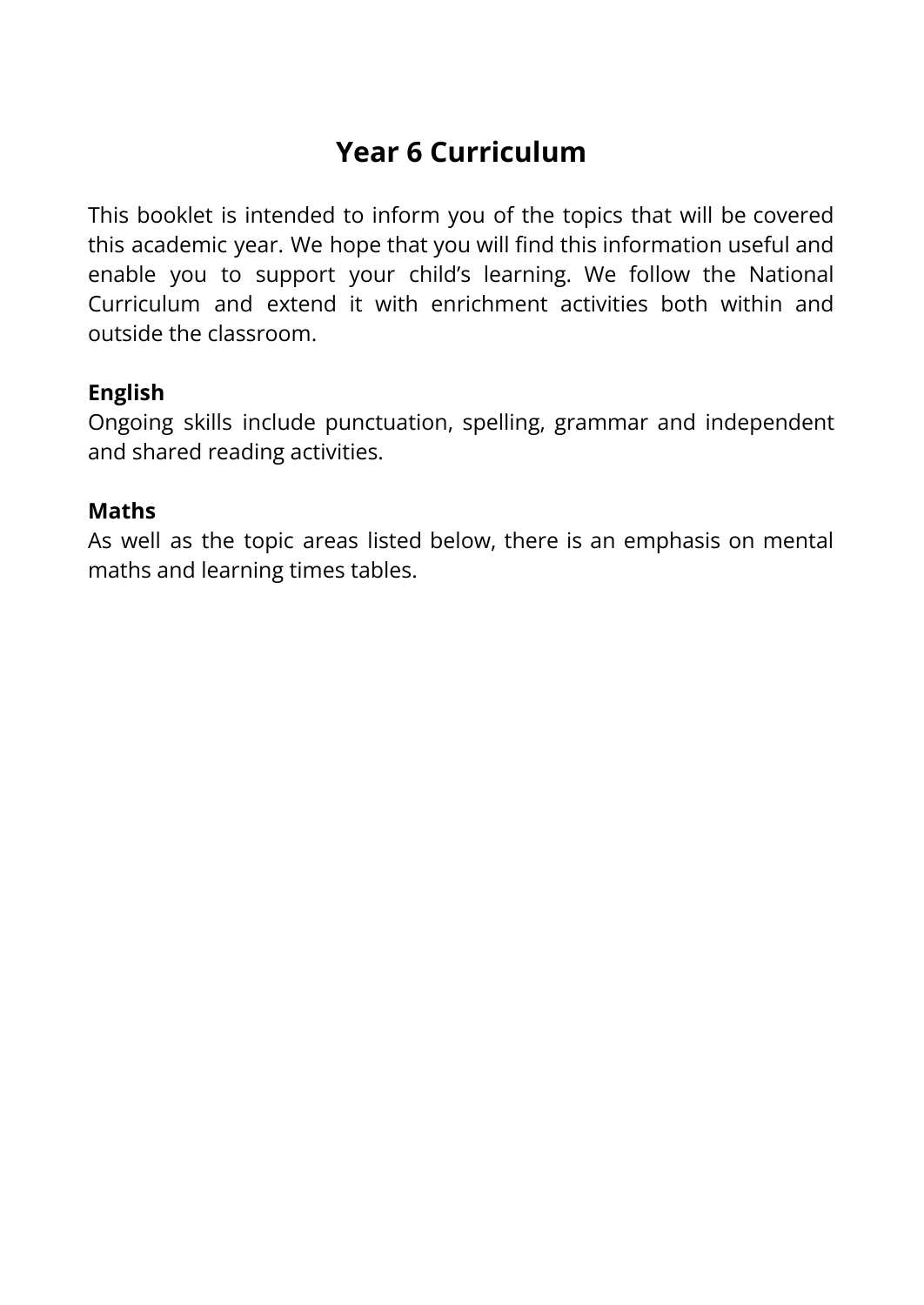| Year <sub>6</sub> | <b>Summer Term</b>                                                                                                                                                                                                                                                                                                                                                                                                                                                                                                                                                                                                                    |
|-------------------|---------------------------------------------------------------------------------------------------------------------------------------------------------------------------------------------------------------------------------------------------------------------------------------------------------------------------------------------------------------------------------------------------------------------------------------------------------------------------------------------------------------------------------------------------------------------------------------------------------------------------------------|
| <b>Subject</b>    | <b>Topics</b>                                                                                                                                                                                                                                                                                                                                                                                                                                                                                                                                                                                                                         |
| <b>Maths</b>      | Decimals<br>Percentages<br>Algebra<br>Converting units of measurement<br>Perimeter, area and volume<br>Ratio<br><b>Statistics</b><br>Properties of shape                                                                                                                                                                                                                                                                                                                                                                                                                                                                              |
| <b>English</b>    | English lessons this term will follow a new class text, A<br>Midsummer Night's Dream by Shakespeare. This will<br>be an immersive unit, providing an exciting and<br>stimulating literary experience including grammar,<br>punctuation and spelling lessons.<br>We will learn about Shakespeare as an author and find<br>out about the social and theatrical context of the play.<br>Comprehension of the text.<br>Use of language.<br>Poetic imagery.<br>Explore characters, plot and play structure.<br>Explore the key themes in the play.<br>Writing outcomes include, diary entries, newspaper<br>articles, descriptive writing. |
| <b>Science</b>    | • Summer 1 - The Human Body and Health<br>• Summer 2 - An Environmental Project                                                                                                                                                                                                                                                                                                                                                                                                                                                                                                                                                       |
| Geography         | • Summer 1 – Water What does it matter?<br>Summer 2 - What skills do I need as a<br>Geographer?                                                                                                                                                                                                                                                                                                                                                                                                                                                                                                                                       |
| <b>History</b>    | • The later Tudors; Edward VI, Mary Tudor and<br>Elizabeth I.                                                                                                                                                                                                                                                                                                                                                                                                                                                                                                                                                                         |
| <b>French</b>     | $\bullet$ Family<br>$\bullet$ the verb avoir and how to say how old you are<br>Saying where you live<br>Nationalities and countries<br>the verb être                                                                                                                                                                                                                                                                                                                                                                                                                                                                                  |
| IT                | Summer 1<br>Photoshop<br>Summer 2                                                                                                                                                                                                                                                                                                                                                                                                                                                                                                                                                                                                     |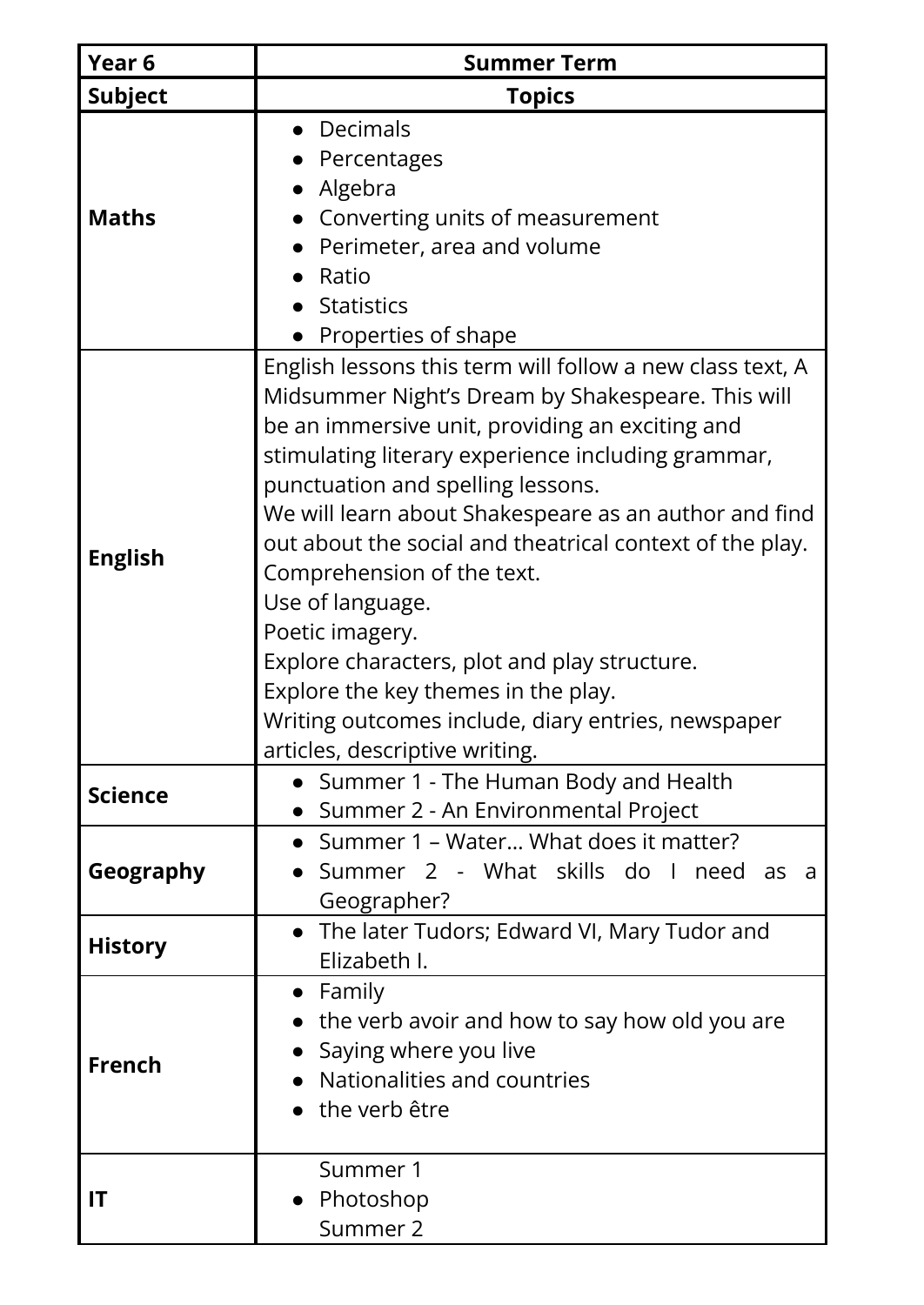|              | • Architecture Online                                                                                                                                                                                                                                                                                                                                                                                                                                                                                                                                                                                            |
|--------------|------------------------------------------------------------------------------------------------------------------------------------------------------------------------------------------------------------------------------------------------------------------------------------------------------------------------------------------------------------------------------------------------------------------------------------------------------------------------------------------------------------------------------------------------------------------------------------------------------------------|
| Art/DT       | <u> Art - The life and Work of Van Gogh</u><br>We will explore and analyse the drawings and<br>paintings of Van Gogh, in particular his use of<br>mark-making and colour and develop our own<br>drawing and painting skills and drawing<br>technique with soft materials such as pastels and<br>charcoal. The girls will also develop an<br>understanding of perspective and layers by<br>looking at a landscape through observational<br>drawing carried out in the grounds of Queen<br>Mary's, applying knowledge and skills learnt<br>through studying van Gogh. They will create lively<br>colourful pieces. |
|              | <b>DT</b><br>The completion of the interior project, display<br>and presentation of their houses/cities.<br>Jubilee themed baking and craft.                                                                                                                                                                                                                                                                                                                                                                                                                                                                     |
| <b>RS</b>    | The Christian Bible, studying its structure and<br>stories, and its importance to Christians.                                                                                                                                                                                                                                                                                                                                                                                                                                                                                                                    |
| <b>PSHE</b>  | <b>Physical health and Mental wellbeing</b><br>What affects mental health and ways to take care<br>of it; managing change, loss and bereavement;<br>managing time online.<br><b>Growing and changing</b><br>Human reproduction and birth; increasing<br>independence; managing transition.<br><b>Keeping safe</b><br>Keeping personal information safe; regulations<br>and choices; drug use and the law; drug use and<br>the media.                                                                                                                                                                             |
| <b>Music</b> | <b>Keyboard basics</b><br>Learning to perform simple melodies on the<br>keyboard<br>Knowledge of keyboard layout<br><b>Triad chords</b><br>Toccata and fugue in D minor                                                                                                                                                                                                                                                                                                                                                                                                                                          |